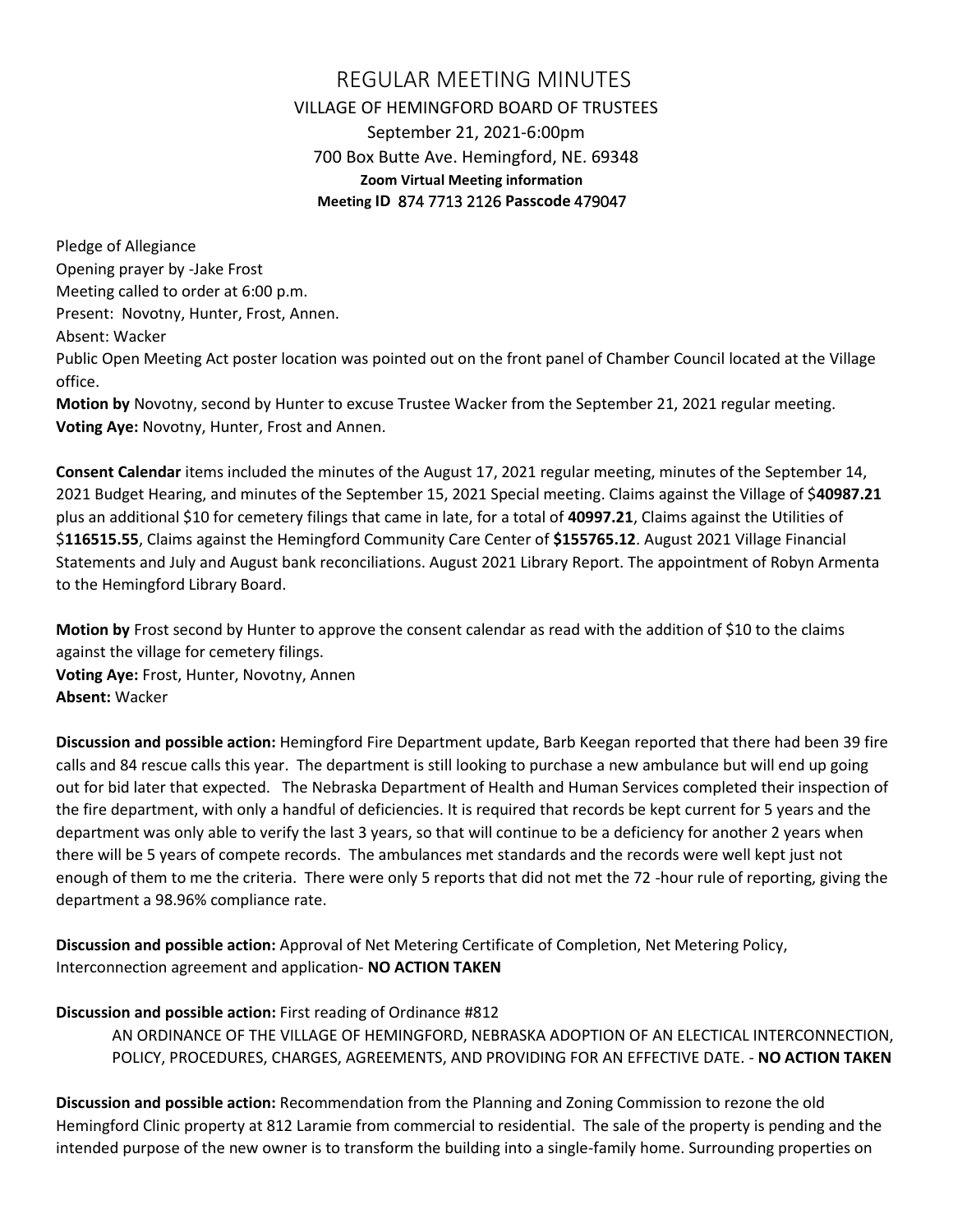the same block to the south, north and west are zoned residential with Mobius Communications across the street to the east being zoned commercial. - Lori Dannar

**Motion by** Novotny, Second by Frost to change the zoning at 812 Laramie (old Hemingford Clinic) to residential. **Voting Aye:** Frost, Hunter, Novotny, Annen **Absent:** Wacker

**Discussion and possible action:** Approval of Resolution 2021-07 to the Nebraska Board of Public Roads for the Village of Hemingford annual Certification of Street Superintendent and compliance.

**Motion by** Hunter, Second by Novotny to approve resolution 2021-07 to the Nebraska Board of Public Roads for the Village of Hemingford annual certification.

**Voting Aye:** Frost, Hunter, Novotny, Annen

**Absent:** Wacker

Discussion and possible action: Second reading of Ordinance #811

AN ORDINANCE OF THE VILLAGE OF HEMINGFORD NEBRASKA AMENDING THE VILLAGE MUNICIPAL CODE SECTION 32.76L SUBSECTIONS (A) AND (B), RELATING TO VILLAGE POLICE DEPARTMENT POLICIES; SPECIFICALLY, THOSE REALTING TO OFFICER RESIDENCY REQUIREMENTS AND RESPONSE TIME AND REPEALING ANY OTHER ORDINANCES OR PROVISIONS IN CONFLICT THERE WITH, DIRECTING THE PUBLICATIONOF THIS ORDINANCE AND PROVIDING FOR AND EFFECTIVE DATE.

Due to the countywide difficulties in hiring qualified Law Enforcement Officers the board felt a change in the residency requirements would help attract candidates for the Hemingford Police Department. The ordinance eliminates the residency requirement, replacing it with a 30- minute response time to calls.

Motion by Frost, second by Novotny to suspend the Third (3<sup>RD</sup>) reading of Ordinance #811

**Voting Aye:** Frost, Hunter, Novotny, Annen

**Absent:** Wacker

**Motion by** Novotny, Second by Frost to pass and publish Ordinance #811

AN ORDINANCE OF THE VILLAGE OF HEMINGFORD NEBRASKA AMENDING THE VILLAGE MUNICIPAL CODE SECTION 32.76L SUBSECTIONS (A) AND (B), RELATING TO VILLAGE POLICE DEPARTMENT POLICIES; SPECIFICALLY, THOSE REALTING TO OFFICER RESIDENCY REQUIREMENTS AND RESPONSE TIME AND REPEALING ANY OTHER ORDINANCES OR PROVISIONS IN CONFLICT THERE WITH, DIRECTING THE PUBLICATIONOF THIS ORDINANCE AND PROVIDING FOR AND EFFECTIVE DATE.

**Voting Aye:** Frost, Hunter, Novotny, Annen **Absent:** Wacker

**Administrators Report:** Credit on account for net metering at 500 Ogallala is \$41.45 and will be applied once the net metering agreement and policies have been adopted by the village board. To date there have been no further conversations with property owners regarding the street upgrades on Roland Street. Bank of the West Hemingford branch is closing on December 3, 2021. Hemingford Community Care Center administrator and Village of Hemingford Administrator met with representatives at Framers State Bank, Alliance Ne. to gather information regarding banking needs for the village on 9/16/2021. The 2021-2022 village budget is complete and has been submitted to the Nebraska State Auditors office. CDBG grant administration recertification training begins in October all done via Webinar. Out of the office taking the remainder of vacation time 9/29/21-10/04/21.

**Utilities Department Report:** There are no new updates on the potential for a new village drinking water well, we are waiting for preliminary approval from the Upper Niobrara White District on permitting, and MC Schaff on placement possibilities. We are on the list for the new cemetery well hoping for early to mid-October. Before winter we are digging out the drainage ditches and the sprinklers at the ballfields are fixed.